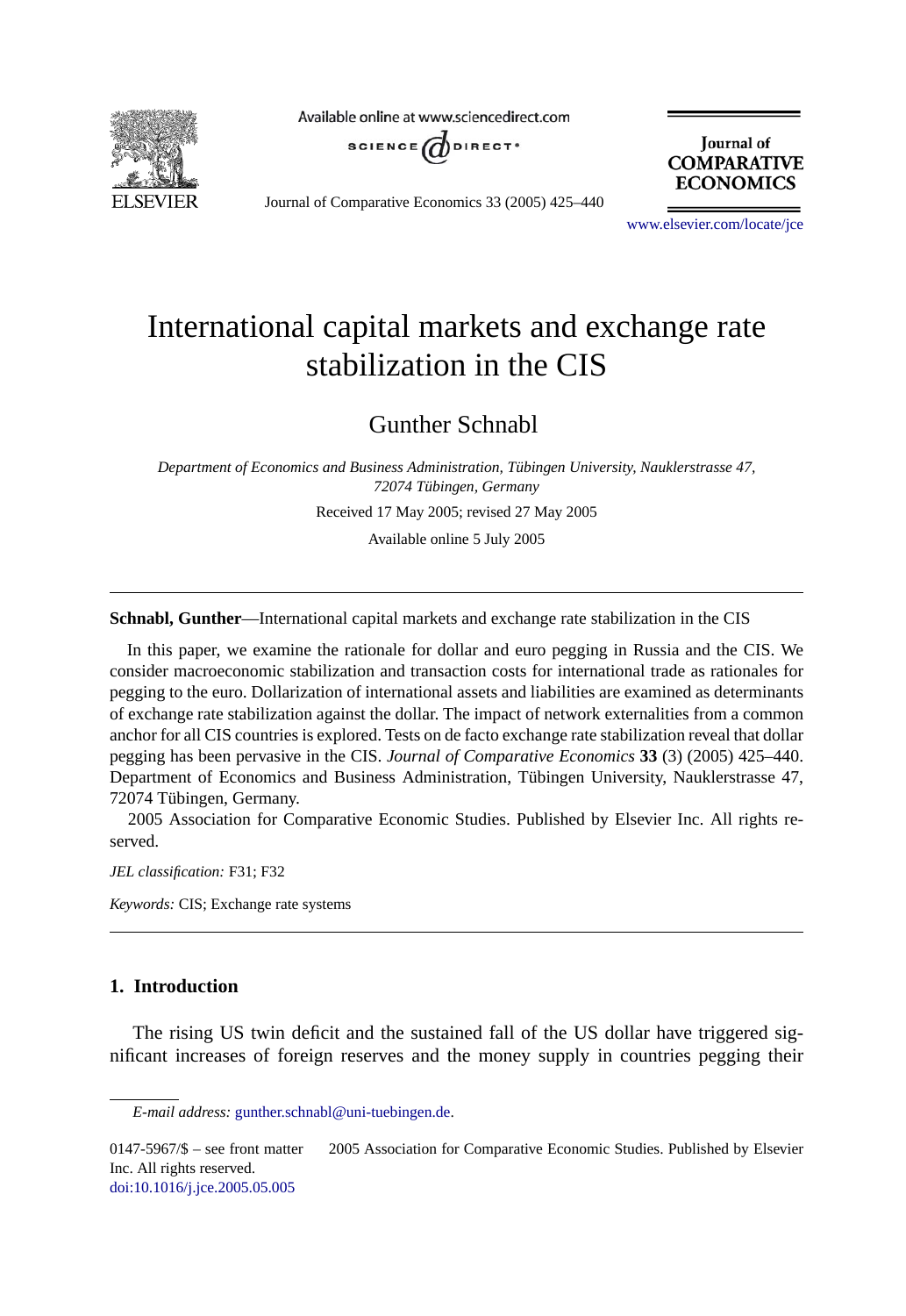exchange rates to the dollar. Reflecting the dynamics of increasing international imbalances involving the US currency, the Central Bank of Russia announced plans to give a higher weight to the euro in its daily exchange rate operations in early 2005. The chances of the euro becoming an anchor currency for the Russian ruble seem realistic from the perspective of macroeconomic stabilization and transactions costs for international trade. Since the euro has evolved into an international currency, it may qualify as a credible anchor for Russian monetary policy. Because the EU25 is Russia's most important trading partner, transaction costs for Russian trade would decline.

However, exchange rate stabilization against the dollar has persisted in Russia up to late 2004. Several papers elaborate the rationale for dollar or euro pegging in Russia and the CIS. [Rautava \(2004\)](#page--1-0) examines the role of oil prices and the real exchange rate in Russia's economy using a vector autoregression framework and finds that Russian economic performance is influenced strongly by both factors. From this perspective large inflows of petro dollars may explain dollar pegging. [Keller and Richardson \(2003\)](#page--1-0) identify the dollarization of Russia's international and domestic assets and liabilities as the motivation for stabilizing exchange rates against the dollar. If the CIS economies remain highly dollarized, reducing exchange rate volatility against the dollar is equivalent to enhancing financial stability.

Taking the increasing importance of international capital flows for exchange rate stabilization into account, we test for de facto exchange rate stability of the CIS currencies against the dollar and euro. The remainder of the paper is organized as follows. Section 2 provides the rationale for exchange rate stabilization in the CIS countries and identifies the euro as a candidate for the nominal anchor. Although exchange rate policy in these countries has followed dollar pegging for most of the period, de-dollarization pressures are identified. Section [3](#page--1-0) considers the network externalities of using an informal common anchor for the CIS countries. Section [4](#page--1-0) establishes the de facto exchange rate stability of the currencies in these countries before and after the Russian crisis. Section [5](#page--1-0) concludes with some observations about the possibility of shifting from a dollar peg to a euro-based anchor.

## **2. Determinants of exchange rate stabilization in the CIS**

[McKinnon and Schnabl \(2004a, 2004b\)](#page--1-0) provide the rationale for applying the fear of floating argument of [Calvo and Reinhart \(2002\)](#page--1-0) to developing and emerging market countries. They argue that exchange rate regimes are not chosen exogenously based on specific targets of economic policy making, e.g., reducing the risk of a speculative crisis. Rather, the regime choice is endogenously determined by several inherent and interdependent factors, e.g., macroeconomic stabilization, dollar or euro invoicing of international trade, and dollar or euro denomination of international capital flows.

The euro qualifies as an anchor currency for the CIS for two reasons. First, the Euro Area constitutes a large closed economy having a large volume of international trade. Inflation is low and government debt in the Euro Area, which may be taken as a proxy for future inflation, is moderate on average. Since capital markets are highly developed, the